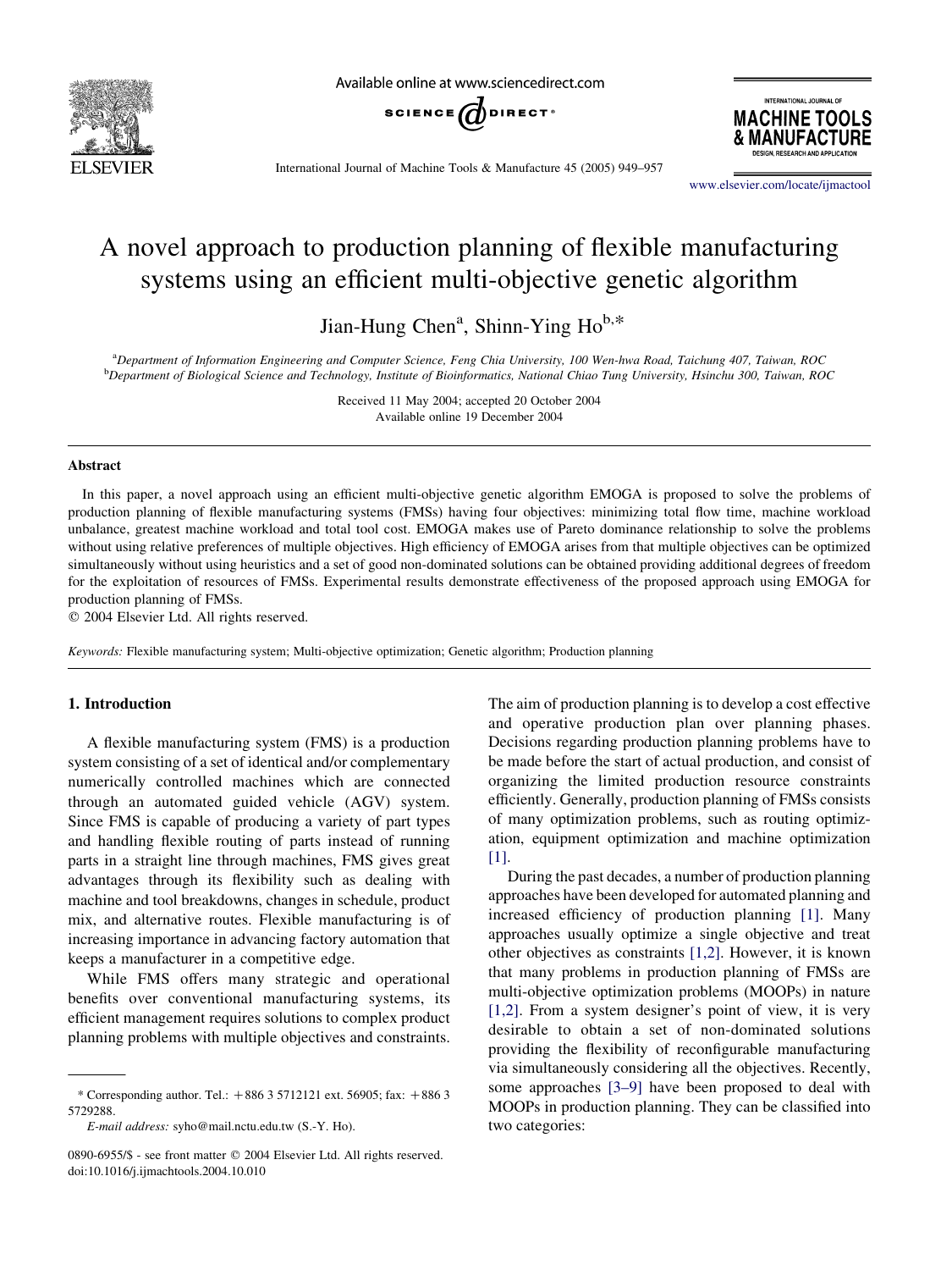- (1) Decomposition approach [\[3–6\]](#page--1-0). Problem is decomposed into several sub-problems according to its characteristics. Hereafter, the sub-problems are solved in multiple stages. A solution of a sub-problem is usually used as an initial solution of its succeeding sub-problem. The advantage of the decomposition approach is that heuristics of a specific objective can be utilized separately. However, the decomposition of problems requires prior domain knowledge, and the final solution is sensitive to the solution of previous stages. Chen and Askin [\[3\]](#page--1-0) solved a multiobjective machine loading problem sequentially by heuristic algorithms. Kumar et al. [\[4\]](#page--1-0) proposed a min– max approach to solving a grouping and loading problem in multiple stages. Liang [\[5\]](#page--1-0) proposed a two-stage approach to jointly solving part selection, machine loading and machining speed selection problems. Lee et al. [\[6\]](#page--1-0) proposed a two-stage approach to solving an operation sequence and tool selection problem.
- (2) Preference-based approach [\[7–9\]](#page--1-0). Given relative preferences to each individual objective, the preferencebased approach generally combines multiple objectives into a single objective function using a weighted linear combination of all objectives, and then a single-objective optimization algorithm is used to find a single solution at a time. The main advantage of the preference-based approach is that a suitable non-dominated solution can be easily obtained. However, relative preferences require prior domain knowledge and the solution quality is sensitive to the relative preferences used [\[10\]](#page--1-0). Liang and Dutta [\[7\]](#page--1-0) proposed a mixed-integer programming approach to solving a machine loading and process planning problem by aggregating the makespan and manufacturing costs of the problems into a single objective function. Sodhi et al. [\[8\]](#page--1-0) proposed a heuristic algorithm to solving a multi-period tool and production problem by aggregating the resource costs of the problems into an overall function. Swarnkar and Tiwari [\[9\]](#page--1-0) aggregated two objective functions of a bicriteria machine loading problem into a single function and employed a hybrid algorithm based on tabu search and simulated annealing to solve the problem.

Multi-objective evolutionary algorithms (MOEAs) have been recognized to be well-suited for solving MOOPs because their abilities to exploit and explore multiple solutions in parallel and to find a widespread set of nondominated solutions in a single run [\[10\].](#page--1-0) Several MOEAs based on Pareto dominance relationship [\[11\]](#page--1-0) are proposed to solve MOOPs directly, and present more promising results than single-objective optimization techniques theoretically and empirically [\[10,12\]](#page--1-0). By making use of Pareto dominance relationship, MOEAs are capable of performing the fitness assignment of multiple objectives without using relative preferences of multiple objectives. Thus, all the objective functions can be optimized simultaneously. As a result, MOEA seems to be an alternative approach to

solving production planning problems on the assumption that no prior domain knowledge is available.

In this paper, a novel approach using an efficient multiobjective genetic algorithm EMOGA is proposed to solve multi-objective production planning problems (MOPPPs) having four objectives: minimizing total flow time, machine workload unbalance, greatest machine workload and total tool cost. The fundamental difference of the proposed approach from the above-mentioned decomposition and preference-based approaches is that the problem decomposition and relative preferences are not necessary. In addition, the proposed approach can obtain a set of non-dominated solutions for decision makers in a single run. Decision makers can easily distinguish between the costs of different production plans and choose more than one satisfactory production plans at a time. Six benchmark problems with different complexities are derived to evaluate the performance of the proposed approach. An efficient multi-objective evolutionary algorithm SPEA [\[12\],](#page--1-0) which outperforms many existing MOEAs, is used for performance comparisons. It is shown empirically that EMOGA can converge to better solutions than SPEA in solving MOPPPs.

This paper is organized as follows: Section 2 describes the investigated problem MOPPP. Section 3 presents the efficient multi-objective genetic algorithm EMOGA for solving MOPPPs. Section 4 gives the experimental results and analysis of the proposed algorithm. Section 5 summarizes our conclusions.

## 2. Problem statement

In this paper, we focus on *operation flexibility* in the production planning phase of FMSs. Operation flexibility is concerned with an operation which can be performed on alternative machines with different processing time, transportation time and resource costs [\[1\].](#page--1-0) Therefore, optimizations on routing, machine and equipment are essential for operation flexibility. With the assignment of operations to machines, four optimization objectives: minimizing total flow time, machine workload unbalance, greatest machine workload and total tool cost, are considered in our problems.

### 2.1. The FMS environment

An FMS consists of a set of identical and/or complementary numerically controlled machines and tool systems. All components are connected through an AGV system. [Fig. 1](#page--1-0) shows the layout of a simple FMS with several machines, AGVs and a tool system.

In order to design the production planning of FMSs, the environment within which the FMS under consideration operates can be described below.

(1) The term machine is to describe a machine cell. A machine cell consists of several identical